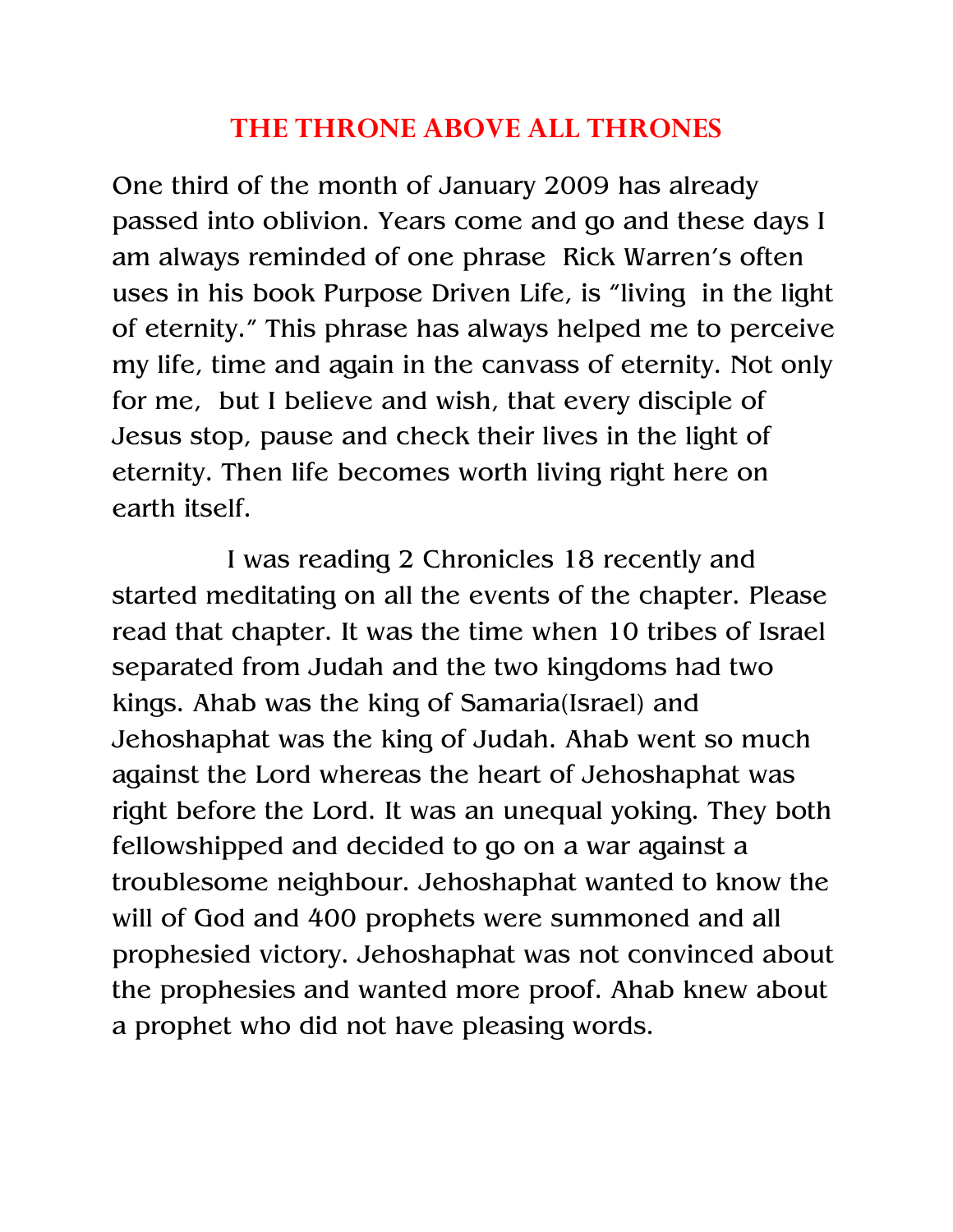I think this is an excellent definition of a prophet. See what Ahab says, "There is still one man by whom we may inquire of the Lord but I hate him, because he never prophesies good concerning me, but always evil. He is Micaiah, the son of Imla."v.7.

What a testimony about a prophet. Even this day true prophets are not popular. They do not bless the popular wave. When all the so called prophets prophesy blessing and victory, there is this one lone man willing to speak what God would tell him. And he speaks with such clarity.

He says, I saw all Israel scattered on the mountains as sheep that have no shepherd. And the Lord said, 'Let each return to his house in peace. The real prophet sees more than what others could see. This statement was later used by Jesus Himself when He said that He saw people scattered like sheep without a shepherd and His heart was so moved with compassion. The Lord revealed not only that they will be defeated but also reveals more about the eternal Kingdom.

We can read in verse 9 that the king of Israel and Judah clothed in their royal robes and sat each on his throne. The kings are so proudly seated on their earthly thrones and the 400 prophets are prophesying what the kings want to hear. That was such a pathetic situation when prophesy is tailored to suit the worldly authority.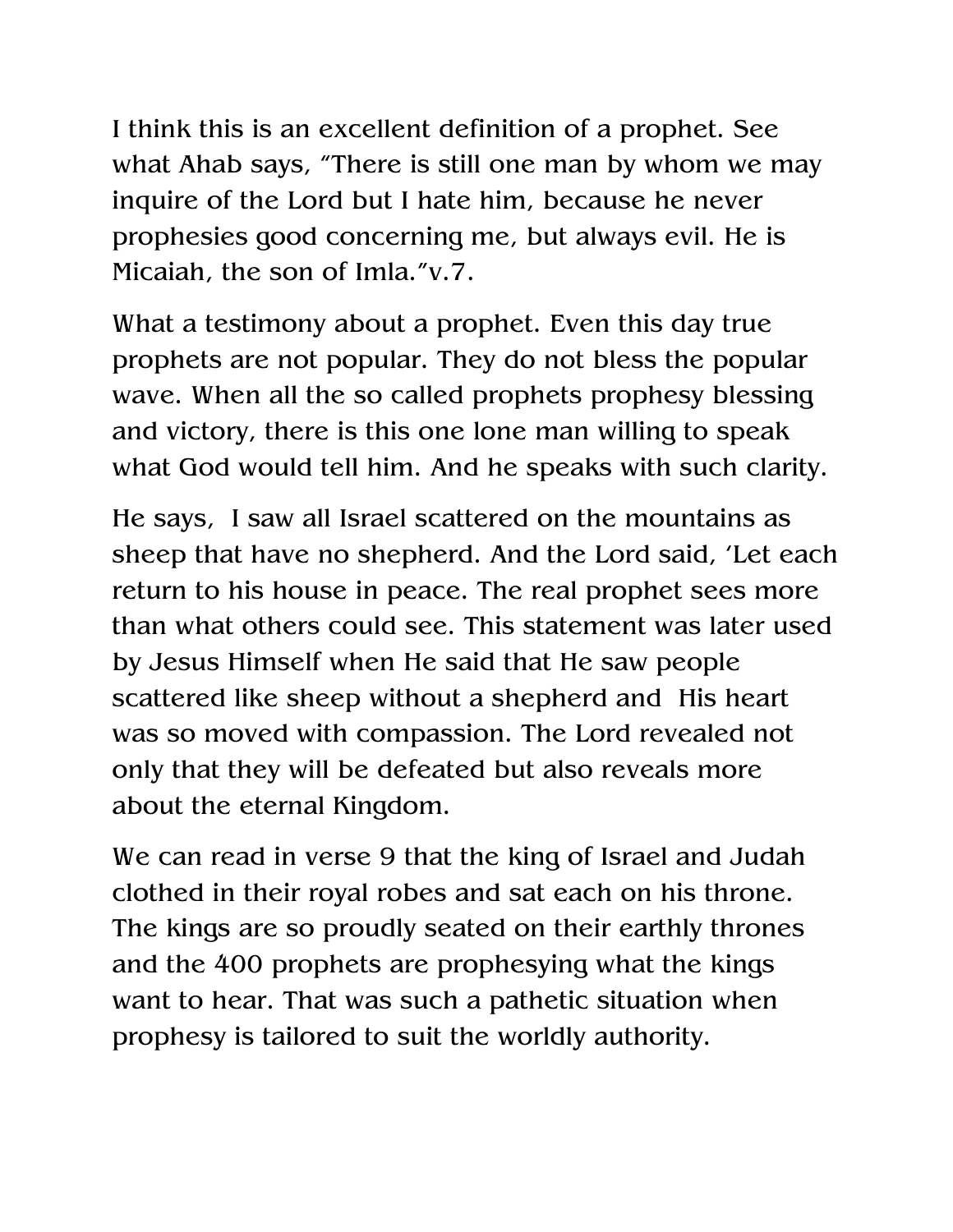It was Micaiah the true seer of God sees things from the view of eternity. His view was from the Throne of eternity and not from the perspective of the throne of Ahab and Jehoshaphat. Not only he saw Israel scattered , he also saw the eternal Throne established in eternity.

I saw the Lord sitting on His throne and all the host of heaven standing on His right hand and His left.

Before his carnal eyes he sees two kings seated so proudly on their thrones and the Lord opens his prophet's eyes to the Eternal throne and the Sovereign authority.

This should be a very important question of our lives. Who is seated on the throne of my life? What rules my life? Is it the king of the world, the material prosperity, the power and the glory that comes from fighting my own battles or is the Lord of Lords and King of Kings is enthroned in my life?

Let us search our hearts this year and ask very honestly what rules my life and Who is seated on my throne. In less than a week the two kings clothed in royal robes and seated proudly on the throne suffered a humiliating defeat. One ran away and one died. But the Throne of the Lord cannot be shaken. Daniel said this to the great king Nebuchadnezzar,

The God of heaven will set up a kingdom which shall never be destroyed and the kingdom shall not be left to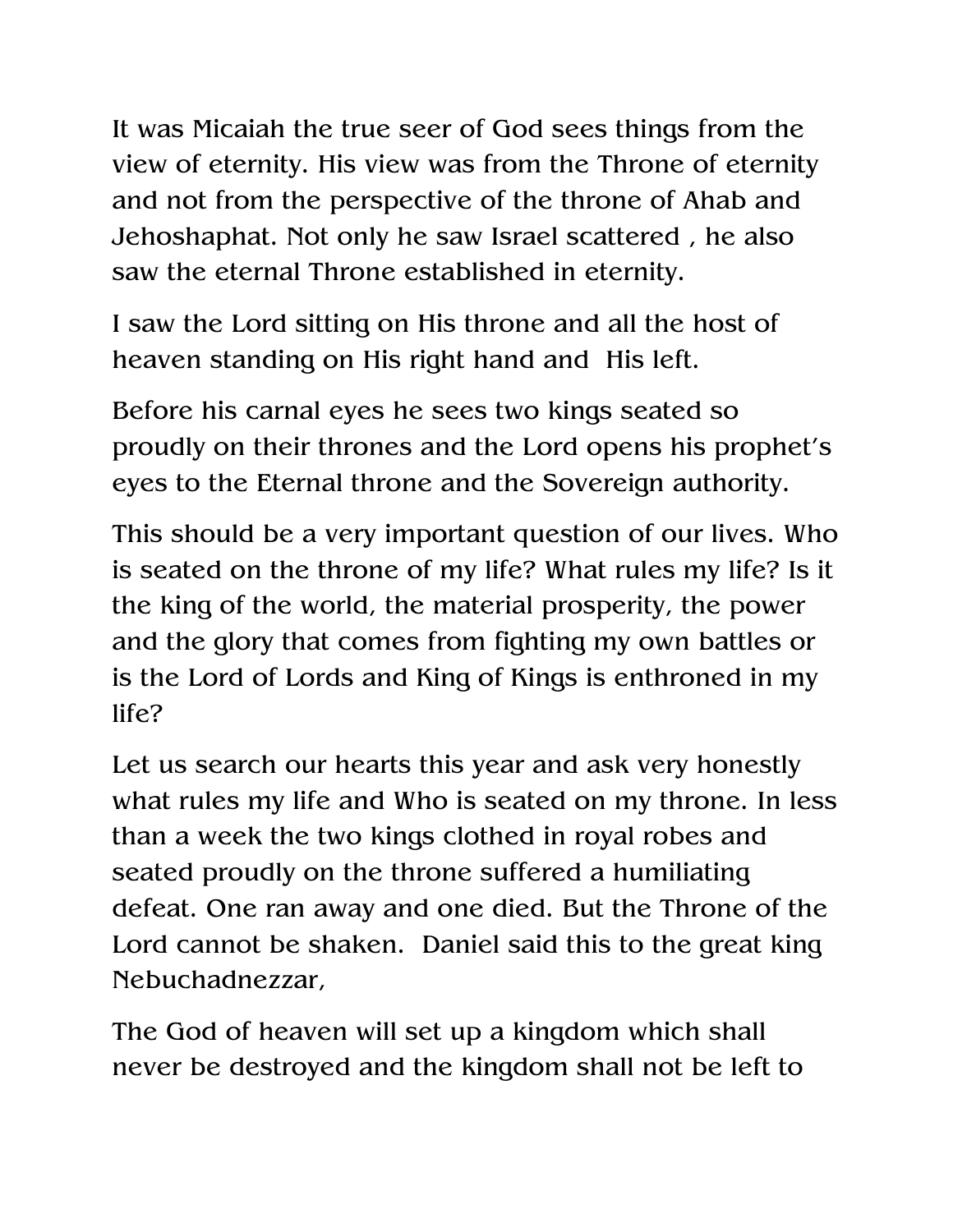other people ; it shall break in pieces and consume all these kingdoms and it shall stand forever." Daniel 2, 44.

And I watched till thrones were put in place, and the Ancient of Days was seated; His garment was white as snow and the hair of His head was pure wool. His throne was a fiery flame, its wheels a burning fire. Daniel 7,9.

There is an eternal throne and we can ask the Lord to take up the throne of our lives. These days we have literally seen so many thrones crumble. People who were so sure of their finances are not sure anymore. The thrones are shaking. But we are secure when our hope is deposited on the throne of eternity.

Establish the throne of God firmly in your hearts and lives this year. Turn to the pure word of God. Jesus never prophesied that material wealth is the only end and blessing of Christian life. Jesus has called us to carry our cross and walk after Him. The way of the pilgrim is not going to be an easy one. But the Cross will lead us surely to the Throne. This day I heard such heart rending stories of faith from Christian leaders from Kandhamal, Orissa. One worship leader said all his property worth more than 60 lakhs were completely destroyed and he is still a hunted man. But he was so joyful and was dancing and praising the Lord. But believe me when I tell you this, I doubt whether I will ever see a richer person than him. Practically penniless but he has a faith that is more